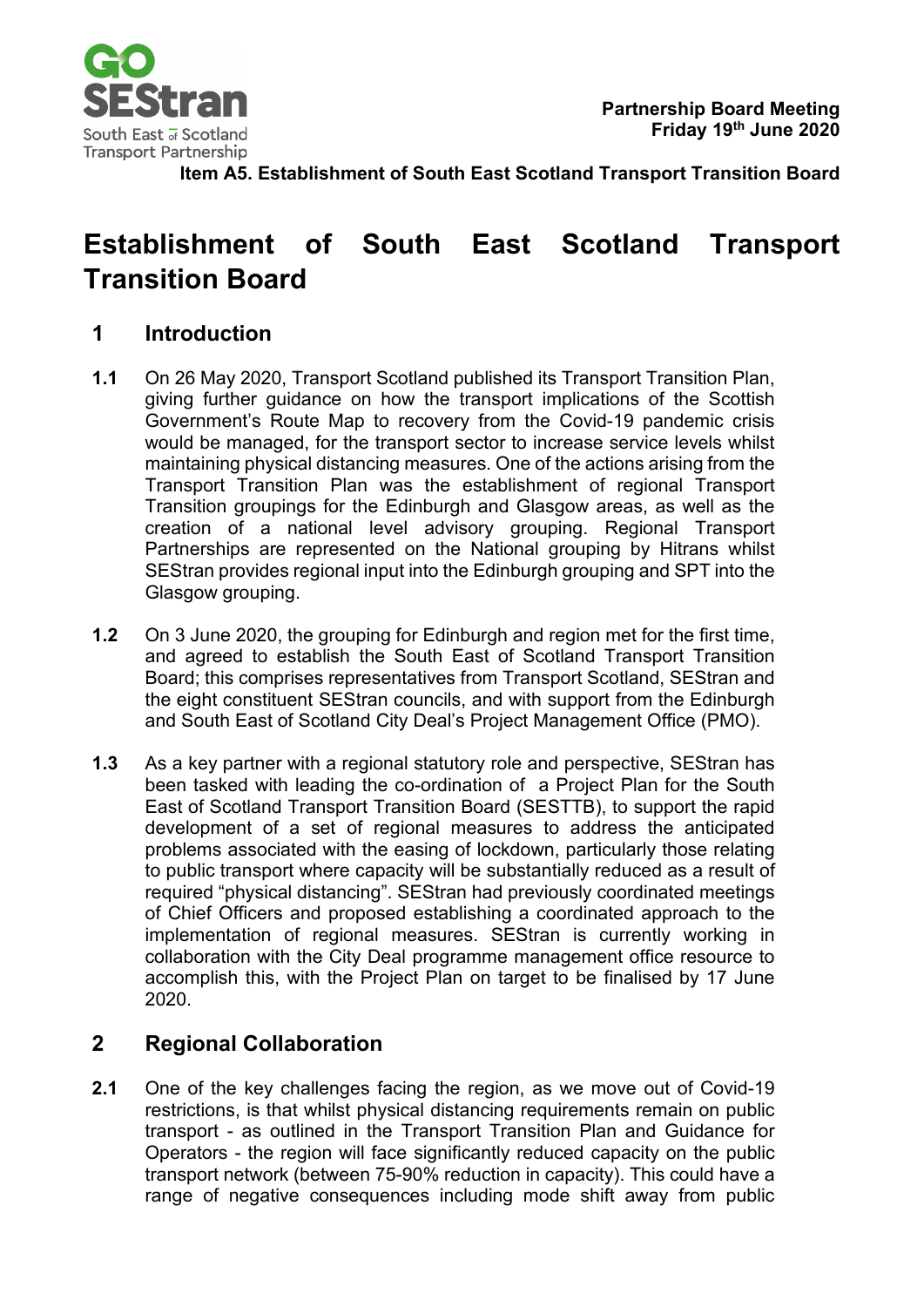transport to car, road congestion or delays, loss of mobility or access to employment for households without access to a car.

- **2.2** A range of temporary measures will be examined through the Regional Transition Plan, aimed at reducing negative impacts and getting people moving safely. To facilitate the rapid development of a set of regional measures, the SESTTB needs to work collaboratively and effectively. A draft Terms of Reference for the SESTTB (which closely matches that being used for the Glasgow region) is being circulated to key meetings of all member Councils prior to summer recess.
- **2.3** Key elements of the Transition Project Plan include:
	- A regionally agreed, clear set of project principles and objectives, to facilitate the quick development and assessment of potential interventions;
	- Milestones towards on the ground delivery of any agreed interventions;
	- A focus on the key transport corridors in and around the region and into the city;
	- A delivery plan setting out a range of interventions including active travel choices, support for public transport through the Transition phase with temporary park and ride hubs, and greater levels of information for commuters.
- **2.4** In addition to a lead role in the development of the Project Plan, SEStran will remain involved in the SESTTB Board, and will continue to provide coordination for the development of a number of region-wide interventions. The focus for SEStran's input will be on measures that support safe, affordable, sustainable commuter choices and support or add value to public transport operations.

## **3 Recommendations**

- **3.1** It is accordingly recommended that Members:
	- (a) note the progress made in a short timescale towards pulling together a Regional Transition Plan; and
	- (b) agree to SEStran's involvement as detailed in 2.4.

Jim Grieve Partnership Director 12 June 2020